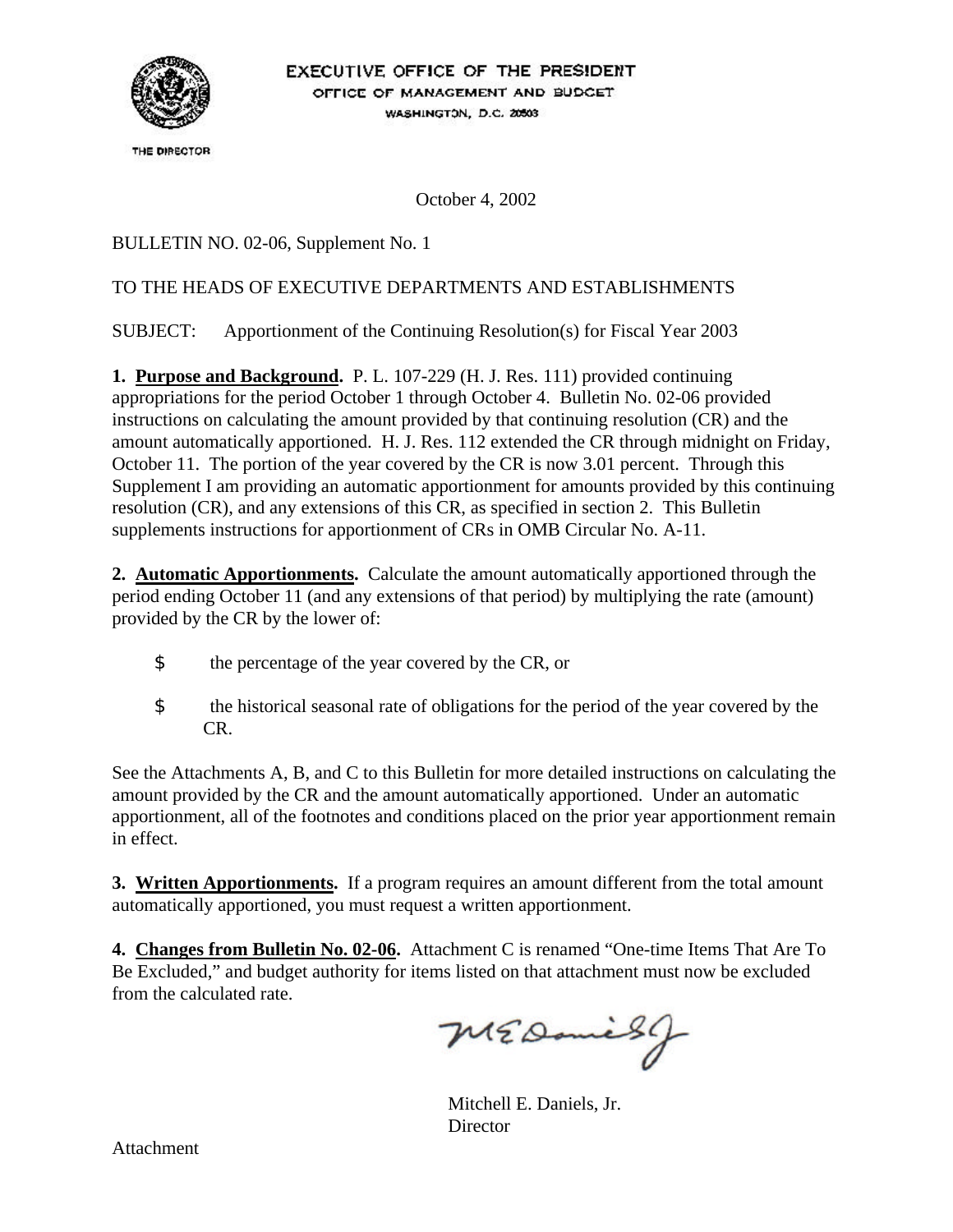#### **Calculating the Amount Made Available by the CR and the Automatic Apportionment**

Calculate the amount automatically apportioned through the period ending October 11, 2002 (and any extensions of that period) by multiplying the **rate (amount) provided by the CR** by the lower of:

- \$ the **percentage of the year** covered by the CR (rounded to the nearest hundredth); or
- \$ the **historical seasonal rate** of obligations for the period of the year covered by the CR.
- 1) **What is the rate (amount) provided by the CR? The rate (amount) provided by the CR for all accounts is the rate of operations not exceeding the current rate, calculated as follows:** 
	- $\blacktriangleright$  take the net amount enacted in FY 2002, i.e., add any supplemental appropriations and subtract any rescissions;
	- $\blacktriangleright$  add the unobligated balance carried forward to FY 2002 (if any) -- do not include any unobligated balance of funds appropriated in P.L. 107-38 other than funds transferred by division B of Public Law 107-117;
	- $\blacktriangleright$  subtract the unobligated balance at the end of FY 2002 (if any); and
	- � subtract any other unobligated balances carried forward into FY 2002 or enacted in FY 2002 that were available for one-time non-recurring purposes, as described in section 3 below.
- Note: **Agencies are required to use current estimates of unobligated balances.** Use the most recent approved estimate for the unobligated balance at the end of FY 2002. Specifically, use the unobligated balances carried forward and apportioned to FY 2003. If you have a more recent estimate of actual unobligated balances carried forward, you must have the amount apportioned before you can use it to calculate the rate provided by the CR.

### 2) **Does the continuing resolution affect the availability of funds that would be available if H. J. Res. 112 had not been enacted?**

No. The availability of any part of the budgetary resources for an account that is not determined by current action of the Congress (such as permanent appropriations, public enterprise and other revolving funds, reimbursements and other income, and balances of prior year budget authority) are not affected by H. J. Res. 112.

Most of these budgetary resources must be apportioned by OMB before obligation.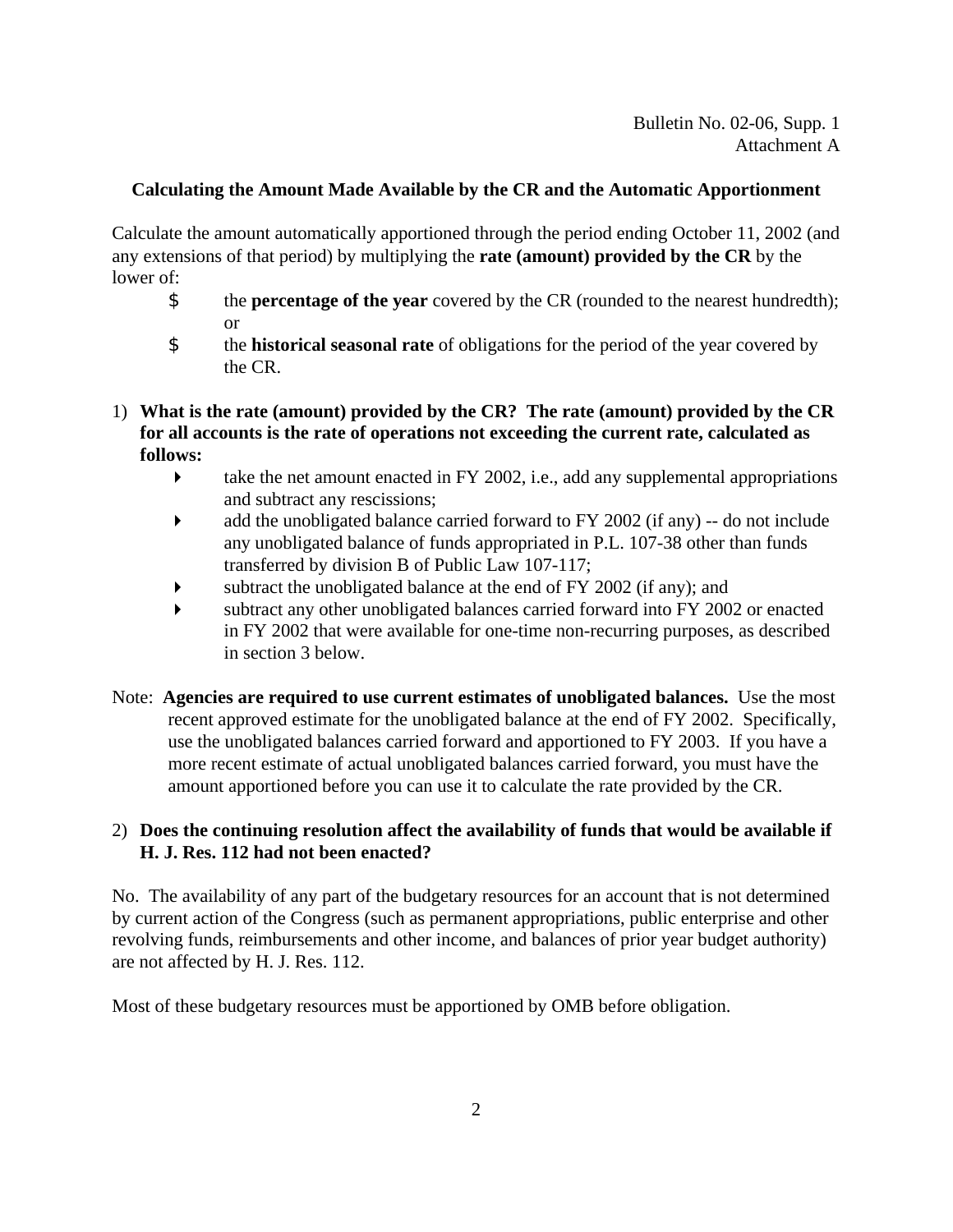Bulletin No. 02-06, Supp. 1 Attachment A

#### 3) **Funds available for FY 2002 one-time non-recurring purposes should not be included in the calculated rate.**

The intent of a CR is to fund on-going projects and activities in such a way as not to impinge on final funding prerogatives. See Attachment B for principles for determining one-time expenditures. See Attachment C for the list of one-time items that are required to be excluded from the calculated rate. Additional funding for one-time recurring purposes that an agency determines should be excluded from the calculated rate should be discussed with your OMB representative. [Note: Attachment C and other one-time projects may involve funds from P.L. 107-38 that are already excluded from the calculation of the rate, so, when deducting the onetimers, agencies should be sure to exclude any P.L. 107-38 funds to avoid deducting them from the rate twice.]

Specific questions on one-time expenditures should be addressed to your OMB representative.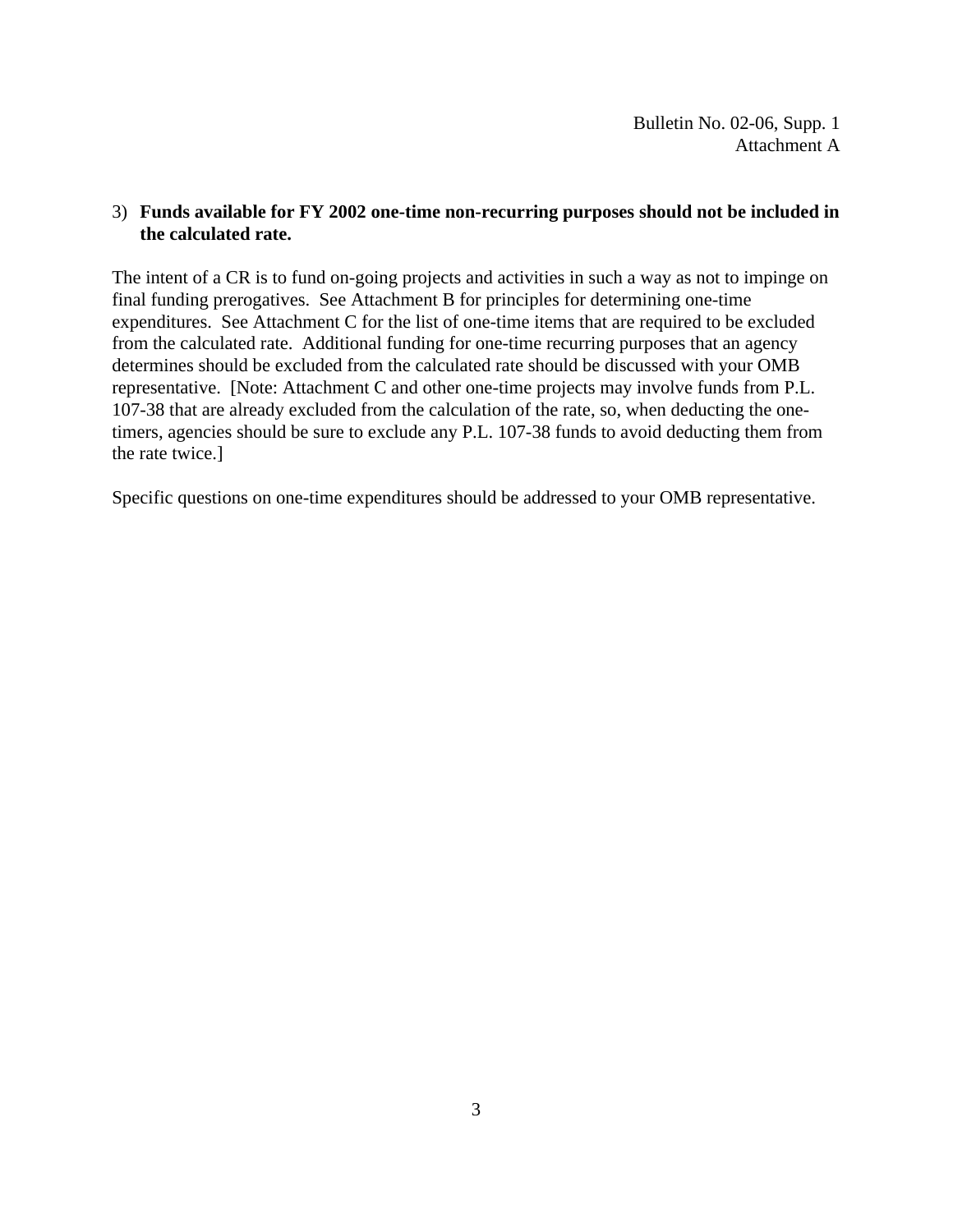#### **Principles for Determining What is a One-Time, Non-Recurring Project/Activity**

Continuing resolutions (CRs) are stop-gap measures that allow ongoing agency programs to function, generally at a level comparable to that in the previous fiscal year. CRs attempt to remain "policy neutral" by continuing the terms and conditions of the previous year's appropriations into the period covered by the CR. Agencies are prohibited from beginning new programs under the CR.

However, given the unprecedented investment in one-time recovery and emergency preparedness activities since September 11th, the CR does not compel agencies to spend money needlessly – i.e., to rebuild New York or the Pentagon twice or to stockpile small pox vaccines yet again.

The principles for determining whether a project is one-time and non-recurring in nature are:

- Specific projects/activities that are strictly limited in purpose and duration are one-time activities;
- Projects/activities that are an integral part of an ongoing activity are not one-time projects/activities, consistent with GAO's description below (GAO, Principles of Federal Appropriations Law, p. 8-19):

"... in the previous fiscal year funds were available generally for construction of buildings, including plans and specifications. However, a specific construction project was not actually underway during the previous year. Nonetheless, it was decided that, because funds were available generally for construction in the previous year, this specific project was not a new project or activity and thus could be funded under the continuing resolution."

• Supplemental appropriations to fund ongoing activities, such as wildland firefighting efforts, are also not one-time projects/activities.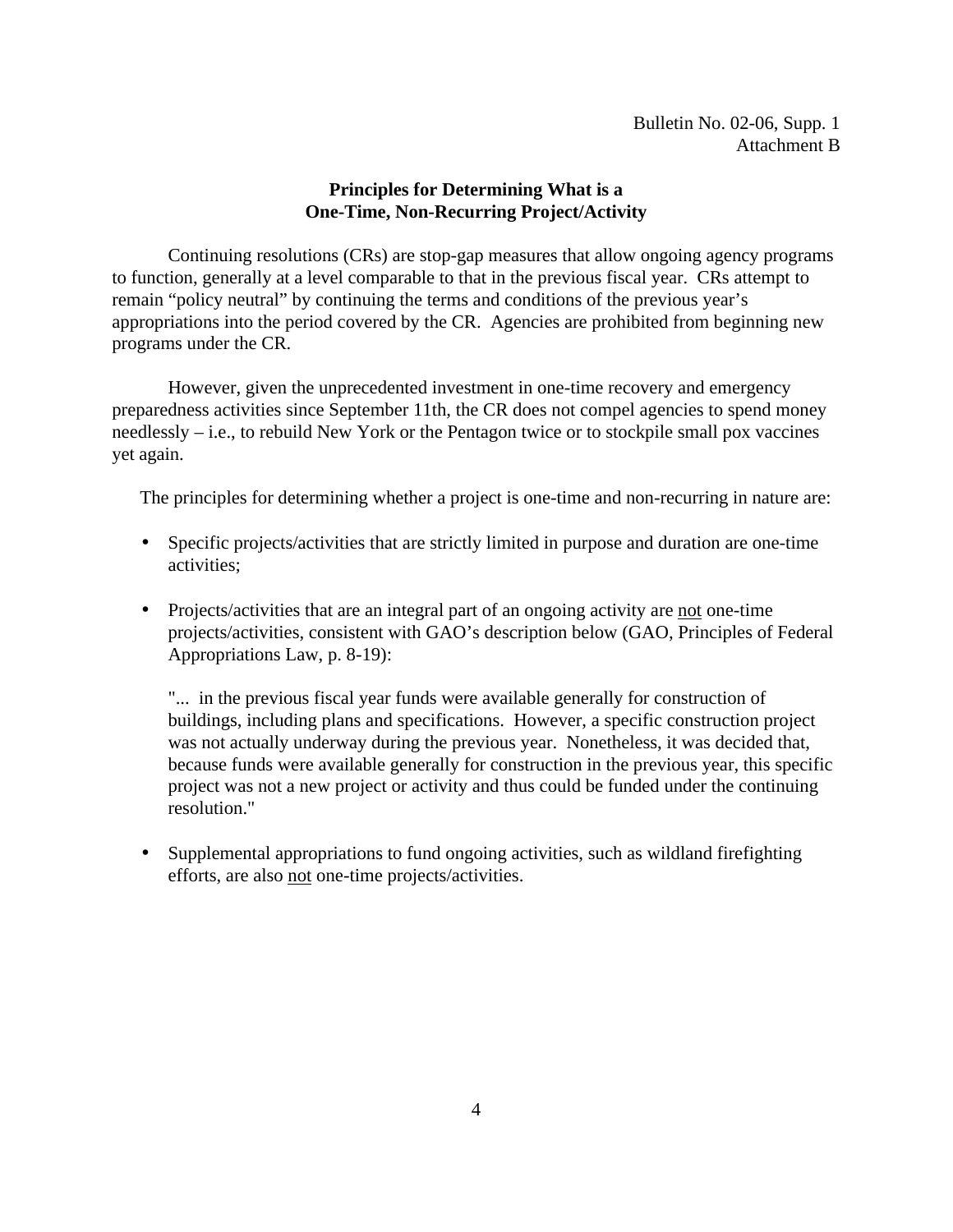## **One-Time Items That Are To Be Excluded New York Recovery**

(BA in millions of dollars)

| <b>FEMA</b>                                                |                                                     |                |
|------------------------------------------------------------|-----------------------------------------------------|----------------|
| From Fall FY 2002 Supplemental (HR 3338)                   |                                                     | 4,357          |
|                                                            | From Summer FY 2002 Supplemental (HR 4775)          | 2,651          |
| Subtotal--FEMA                                             |                                                     | 7,008          |
| <b>HUD and SBA</b>                                         |                                                     |                |
|                                                            | From Fall FY 2002 Supplemental (HR 3338)            |                |
| <b>SBA</b>                                                 |                                                     | 75             |
| <b>CDBG</b>                                                |                                                     | 2,000          |
| From Summer FY 2002 Supplemental (HR 4775)                 |                                                     | 783            |
| Subtotal--HUD and SBA                                      |                                                     | 2,858          |
| <b>DOT</b>                                                 |                                                     |                |
|                                                            | From Fall FY 2002 Supplemental (HR 3338)            |                |
| Improvements to NYC area transit systems                   |                                                     | 100            |
|                                                            | Repairs to highways and for enhancing ferry service | 175            |
| Repairs to Amtrak tunnels under the Hudson and East Rivers |                                                     | 100            |
|                                                            | From Summer FY 2002 Supplemental (HR 4775)          |                |
|                                                            | Transit upgrades                                    | 1,800          |
|                                                            | <b>Federal Highways</b>                             | 167            |
| Subtotal--DOT                                              |                                                     | 2,342          |
| <b>Other Federal Agencies</b>                              |                                                     |                |
|                                                            | From Fall FY 2002 Supplemental (HR 3338)            |                |
| Labor                                                      | Worker compensation assistance                      | 175            |
| Labor                                                      | Job training and retraining                         | 32             |
| Labor                                                      | Unemployment Insurance admin                        | $\overline{4}$ |
| Labor                                                      | <b>Facilities</b>                                   | $\overline{2}$ |
| Labor                                                      | OSHA safety/health monitoring                       | 1              |
| <b>DOJ</b>                                                 | <b>Crisis Counseling</b>                            | 37             |
| <b>HHS</b>                                                 | Reimbursements to hospitals                         | 140            |
| <b>HHS</b>                                                 | CDC                                                 | 12             |
| HHS.                                                       | National Institute of Environmental Health Sciences | 11             |
| <b>GSA</b>                                                 | Relocating/Enhancing Federal Facilities             | 41             |
|                                                            | Commerce TV/Radio Tower                             | 8              |
| <b>CFTC</b>                                                | <b>Facilities</b>                                   | 17             |
| <b>SEC</b>                                                 | <b>Facilities</b>                                   | 21             |
| EEOC                                                       | <b>Facilities</b>                                   | 1              |
|                                                            | Subtotal--Other Federal Agencies                    | 502            |

**Total** 

**12,710**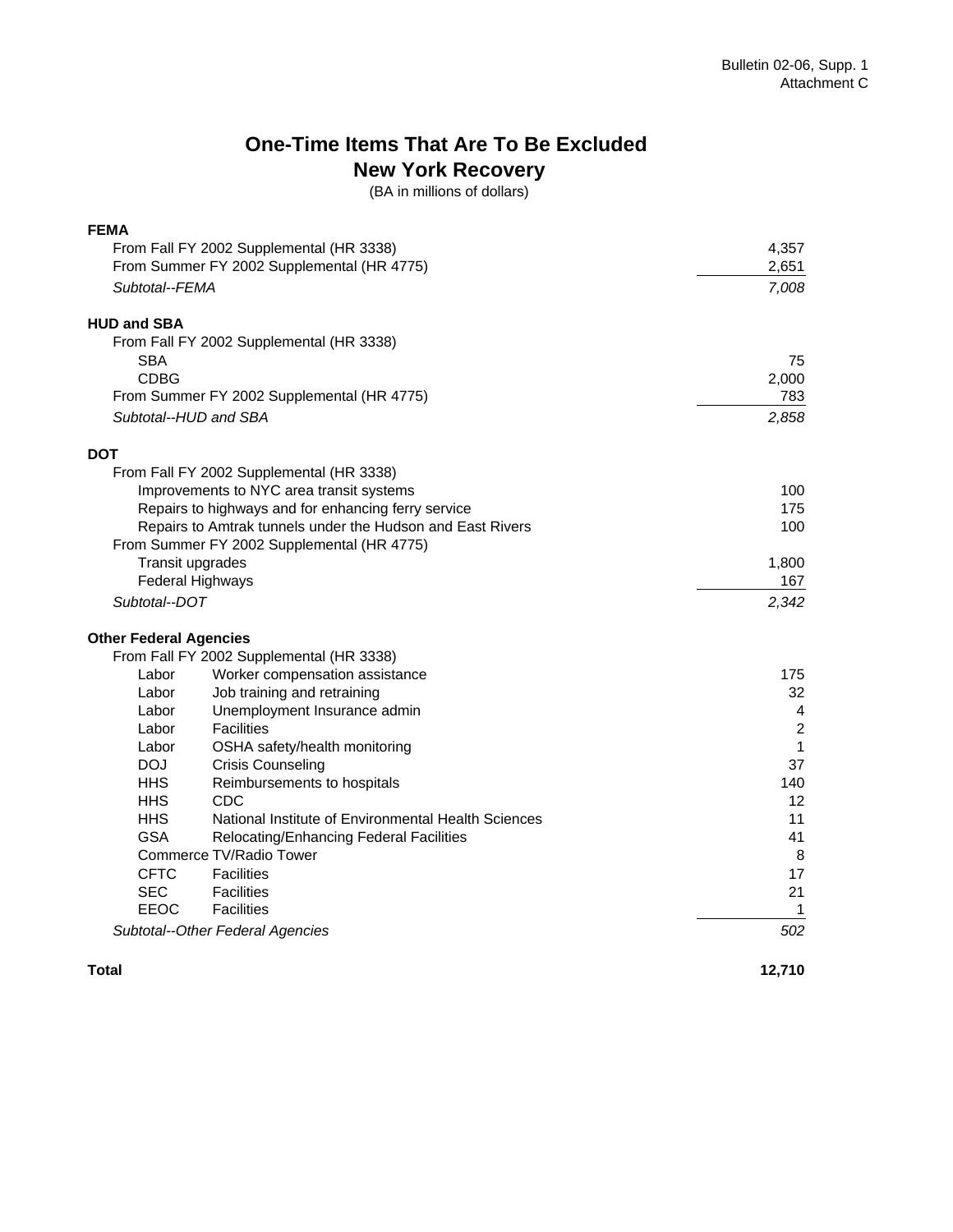# **One-Time Items That Are To Be Excluded**

(BA in millions)

| <b>Program/Account</b>                                                                                                                                                                                                                                                                                          | Amount |
|-----------------------------------------------------------------------------------------------------------------------------------------------------------------------------------------------------------------------------------------------------------------------------------------------------------------|--------|
| Department of Defense                                                                                                                                                                                                                                                                                           |        |
|                                                                                                                                                                                                                                                                                                                 | 1,338  |
| Funding provided to repair the damage to the Pentagon<br>resulting from 9-11, to cover associated costs (rental space,<br>relocation costs, replacing damaged equipment, etc.) and the<br>construction of military command centers in the Pentagon.                                                             |        |
| Department of Agriculture                                                                                                                                                                                                                                                                                       |        |
| Funding provided to support various Department of<br>Agriculture activities to improve overall security. Most<br>activities were related to purchasing equipment (x-ray<br>machines, cameras, etc.), improving telecommunications,<br>increasing cyber security, and performing risk reviews.                   | 68     |
| Department of Health and Human Services                                                                                                                                                                                                                                                                         |        |
| \$412 million is available as non-recurring because \$512<br>million was appropriated in FY 2002, but \$100 million was<br>requested in the FY 2003 Budget to assist state efforts to<br>distribute if necessary, and to purchase VIG in order to treat<br>those who experience complications from the vaccine. | 412    |
| \$345 million is available as non-recurring because \$645 was<br>appropriated in FY 2002 to increase to capacity of the<br>stockpile, but only \$300 was requested in the FY 2003<br>Budget for improved state capacity to distribute stockpile<br>allotments, and for stockpile maintenance.                   | 345    |
| The CDC and NIH received a one-time appropriation of \$141<br>million for security upgrades to their facilities.                                                                                                                                                                                                | 141    |